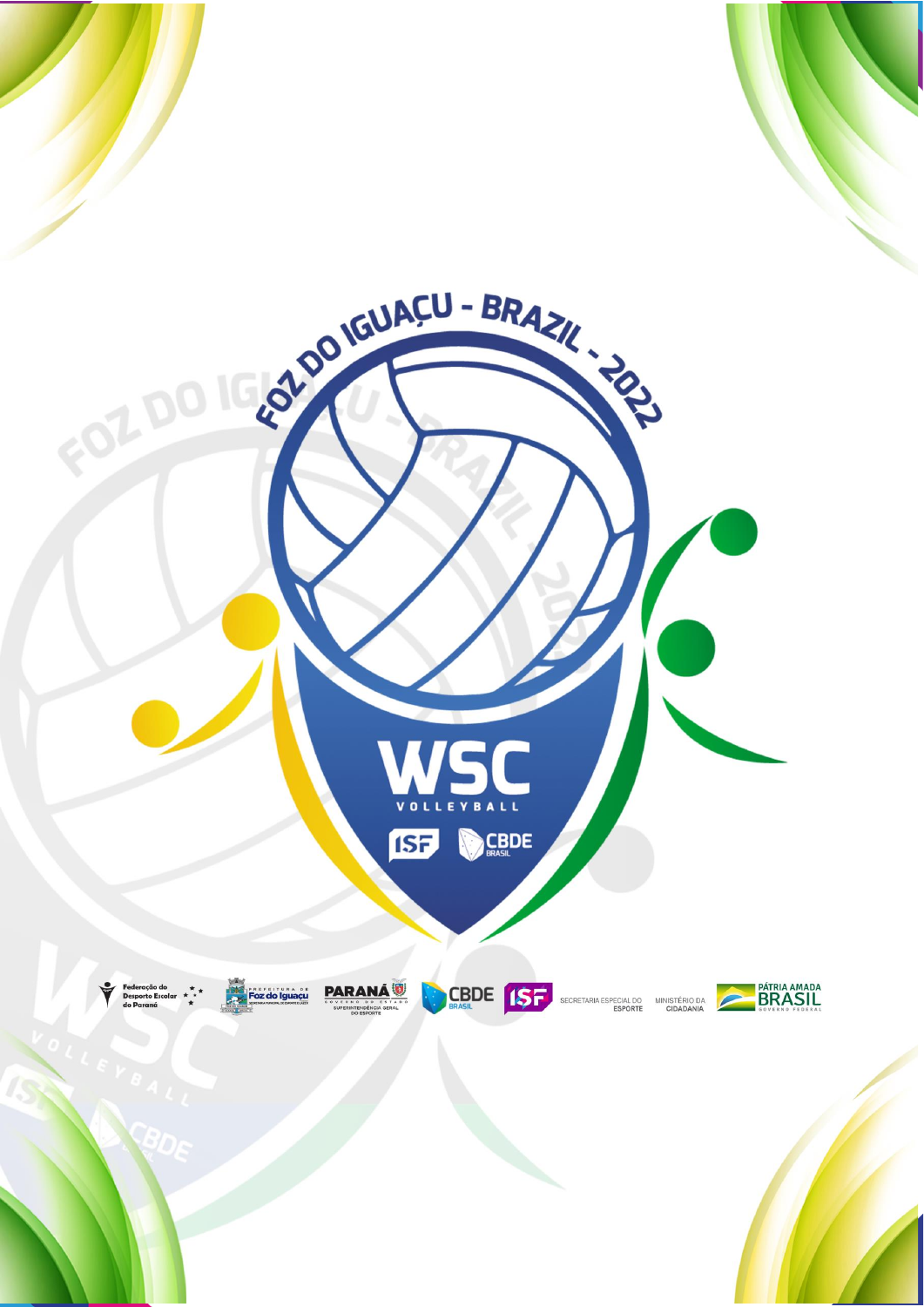# **1. WELCOME MESSAGES**



Dear Members, Dear Participants,

It is crucial for ISF to reach out to younger students because we live in a more complex and challenging environment. We believe that ISF, together with our organizers and partners, must help young student-athletes from an early age to establish a healthy lifestyle, acquire and develop leadership skills, discover competencies, and also to better understand the world. We thank the Brazilian Confederation of School Sports for hosting this event, which will pave the way and help pass on Olympic values to the youngest and consolidate the ISF community. We look forward to meeting you in Brazil.

Best regards

Laurent Petrynka – ISF President



Dear students,

Dear participants of ISF World School Volleyball Championship,

It is as much pleasure that we Brazilians welcome all of you who on the occasion of WSC ISF Volleyball 2022 visit us in our beautiful city of Foz do Iguaçu, we want you to enjoy our natural beauties and especially the typical welcoming capacity of our culture. We prepare facilities and sports equipment of the highest standard to provide the best conditions to competitors; our team of employees has been trained to serve and assist in all needs that arise; accommodation and food will be in a fivestar hotel to give the comfort and convenience essential to the well-being of all. And as a highlight of our receptivity we prepare a cultural and tourist program that will be eternally stored in the memory of those who pass through here. Therefore, we welcome participating countries and the ISF team by pledging that we will not measure efforts to meet and exceed all expectations. We also take the opportunity to thank once again for the trust placed in our country by President Laurent Petrynka in giving us the honor of holding another international school sporting event on Brazilian soil. Welcome, make the most of the event and when you return, take with you the best memories of your lives.

Best regards

Antônio Hora Filho – CBDE President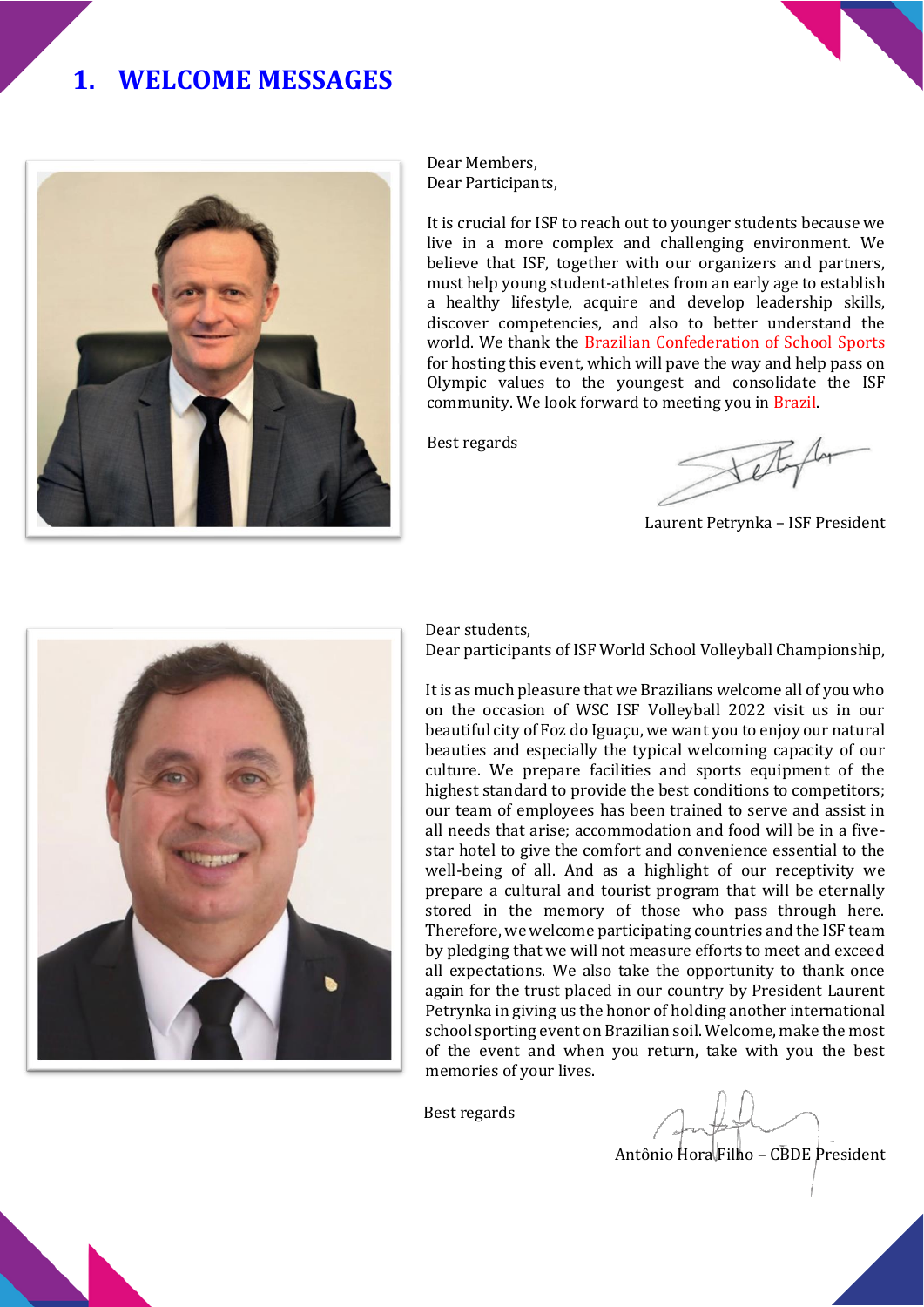# **2. MANAGEMENT**

| <b>Organization</b>                                         | <b>International School Sports Federation</b><br>admin@isfsports.org / sport@isfsports.org                                                                                      |
|-------------------------------------------------------------|---------------------------------------------------------------------------------------------------------------------------------------------------------------------------------|
| <b>ISF Member Host Local</b><br><b>Organising Committee</b> | <b>Brazilian Confederation of School Sports - CBDE</b><br>cbde@cbde.org.br                                                                                                      |
| <b>ISF Technical Commissions</b>                            | <b>ISF Delegate:</b> Željko Tanasković (Serbia)<br>TC Vice President: Carlos Dias (Portugal)<br>TC members: Mehmet Demirdelen (Turkey)<br>TC member: Andreadis Ioannis (Greece) |
| <b>LOC Sports Coordinators</b>                              | <b>Brazilian Confederation of School Sports - CBDE</b><br>cbde@cbde.org.br                                                                                                      |

# **3. GENERAL INFORMATION**

#### **14 Countries**

- o **Number of boys team: 15**
- o **Number of girls team: 13**
- o **Total number of teams: 28**

| <b>Country</b> | <b>Athletes</b><br><b>Boys</b> | <b>Athletes</b><br><b>Girls</b> | <b>Coachs</b>  | <b>HoD</b>   | <b>Referees</b> | <b>Adult</b><br><b>ADD</b> | <b>TOTAL</b> |
|----------------|--------------------------------|---------------------------------|----------------|--------------|-----------------|----------------------------|--------------|
| Argentina      | 12                             | 12                              | 4              | $\mathbf{1}$ | $\overline{2}$  | 4                          | 35           |
| <b>Brazil</b>  | 24                             | 24                              | 8              | $\mathbf{1}$ | 15              | 0                          | 72           |
| Chile          | 12                             | 12                              | 3              | $\mathbf{1}$ | $\mathbf{0}$    | 0                          | 28           |
| Chinese Taipei | 12                             | 12                              | 4              | 1            | $\overline{2}$  | 8                          | 39           |
| Croatia        | 8                              | 12                              | $\overline{2}$ | $\mathbf{1}$ | 0               | 0                          | 23           |
| Cyprus         | 12                             | 12                              | 4              | 1            | 1               | 0                          | 30           |
| France         | 8                              | 12                              | 4              | $\mathbf{1}$ | $\overline{2}$  | 3                          | 30           |
| Greece         | 12                             | 12                              | 4              | $\mathbf{1}$ | $\overline{2}$  | 4                          | 35           |
| Israel         | 12                             | 11                              | 4              | $\mathbf{1}$ | 0               | $\overline{2}$             | 30           |
| Lithuania      | 9                              | 0                               | $\mathbf{1}$   | $\mathbf{1}$ | $\mathbf{1}$    | $\overline{2}$             | 14           |
| Mexico         | 10                             | 11                              | 4              | $\mathbf{1}$ | $\overline{2}$  | 3                          | 31           |
| Netherlands    | 12                             | 0                               | $\overline{2}$ | $\mathbf{1}$ | 1               | $\mathbf{1}$               | 17           |
| Serbia         | 8                              | 9                               | 3              | $\mathbf{1}$ | $\overline{2}$  | 0                          | 23           |
| Turkey         | 12                             | 12                              | 4              | $\mathbf{1}$ | $\mathbf{1}$    | 6                          | 36           |
| Total          | 163                            | 151                             | 51             | 14           | 31              | 33                         | 443          |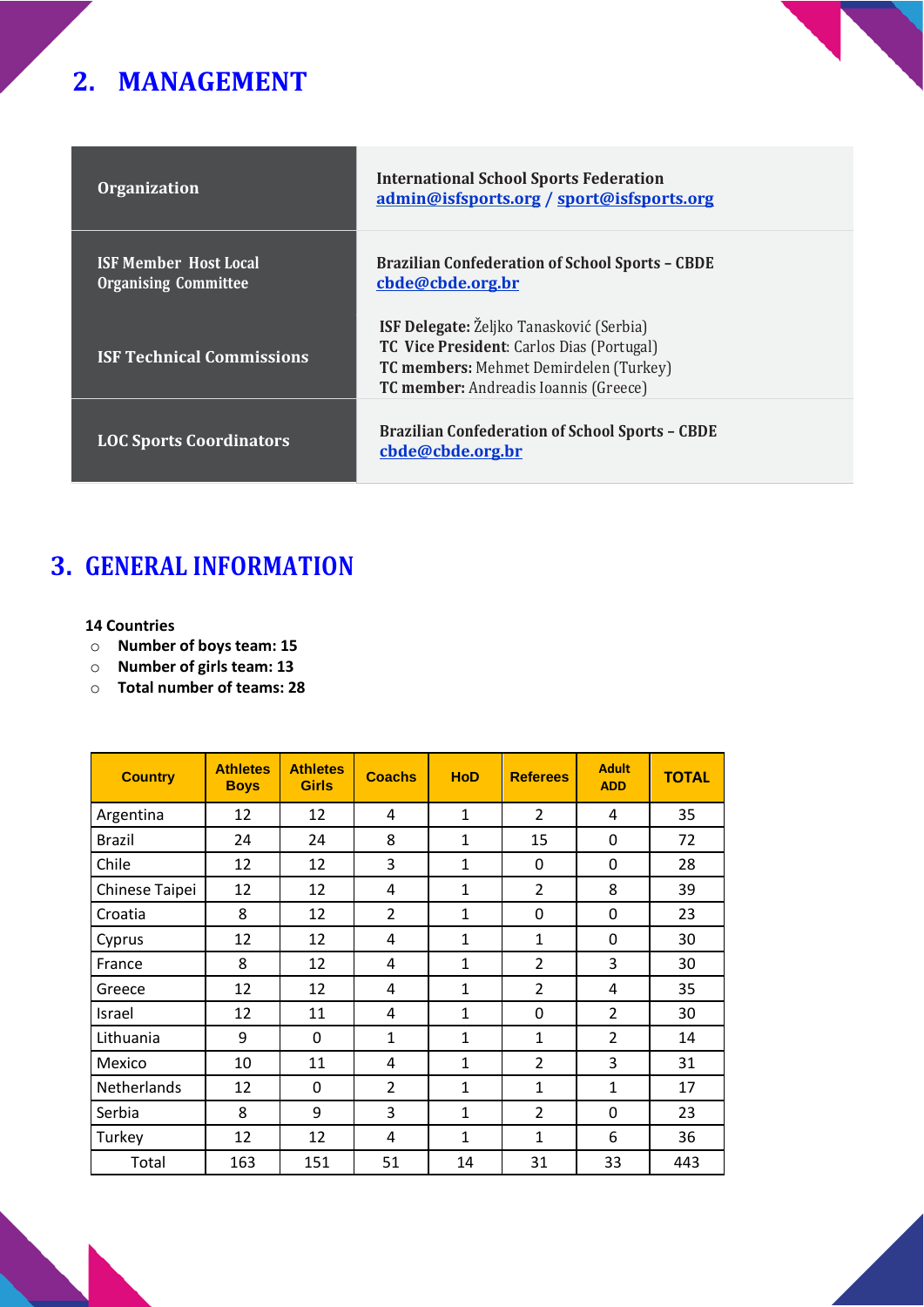# **4. EVENT PROGRAM**

| 18 June           | Arrival of delegations (exceeds 5000 Km)                                                                                               |
|-------------------|----------------------------------------------------------------------------------------------------------------------------------------|
| Saturday          |                                                                                                                                        |
| 19 June           | <b>Arrival of delegations</b>                                                                                                          |
| Sunday            | 9:00am-8:00pm-Accreditation (Hotel Bourbon)                                                                                            |
| 20 June<br>Monday | 09:00 - Meeting of Heads of Delegation and Coaches<br>10:30 - Meeting of field of play officials (FoPO)<br>11:00 - 17:00 Team Practice |
|                   | 19:00 - Opening Ceremony (Hotel Bourbon Cataratas)                                                                                     |
| 21 June           | 08:00 - 18:00 Official Competition<br>17:00 - 18:30 EduC activities                                                                    |
| Tuesday           | 20:00 - Charity Gala dinner<br>20:30 - Social activities                                                                               |
| 22 June           | 08:00 - 18:00 - Official Competition<br>17:00 at 18:30 - EduC activities                                                               |
| Wednesday         | 20:00 - Security Training to visit Cataratas Fall<br>20:30 - Social Activities                                                         |
| 23 June           | 09:00 - 11:00 - Skill Zone<br>14:00 - 18:00 - Cataratas tour                                                                           |
| Thursday          | 19:30 - Nations' fair<br>20:00 - Nation's night                                                                                        |
| 24 June           | 08:00 - 18:00 - Official Competition<br>17:00 - 18:30 EduC activities                                                                  |
| Friday            | 20:30 - Social activities                                                                                                              |
| 25 June           | 08:00 - 18:00 - Official Competition<br>17:00 - 18:30 EduC activities                                                                  |
| Saturday          | 20:30 - Social activities                                                                                                              |
| 26 June           | 08:00 - 13:00 Competition                                                                                                              |
| Sunday            | 15:00 - 19:00 Finals<br>19:00 - Closing Ceremony                                                                                       |
| 27 June           |                                                                                                                                        |
| Monday            | <b>Departure of delegation</b>                                                                                                         |
| 28 June           | Departure of delegation (exceeds 5000 Km - Optional)                                                                                   |
| Tuesday           |                                                                                                                                        |

Please note, that the official program may be subject to change. Any relevant changes will be communicated to the registered delegations prior to the event.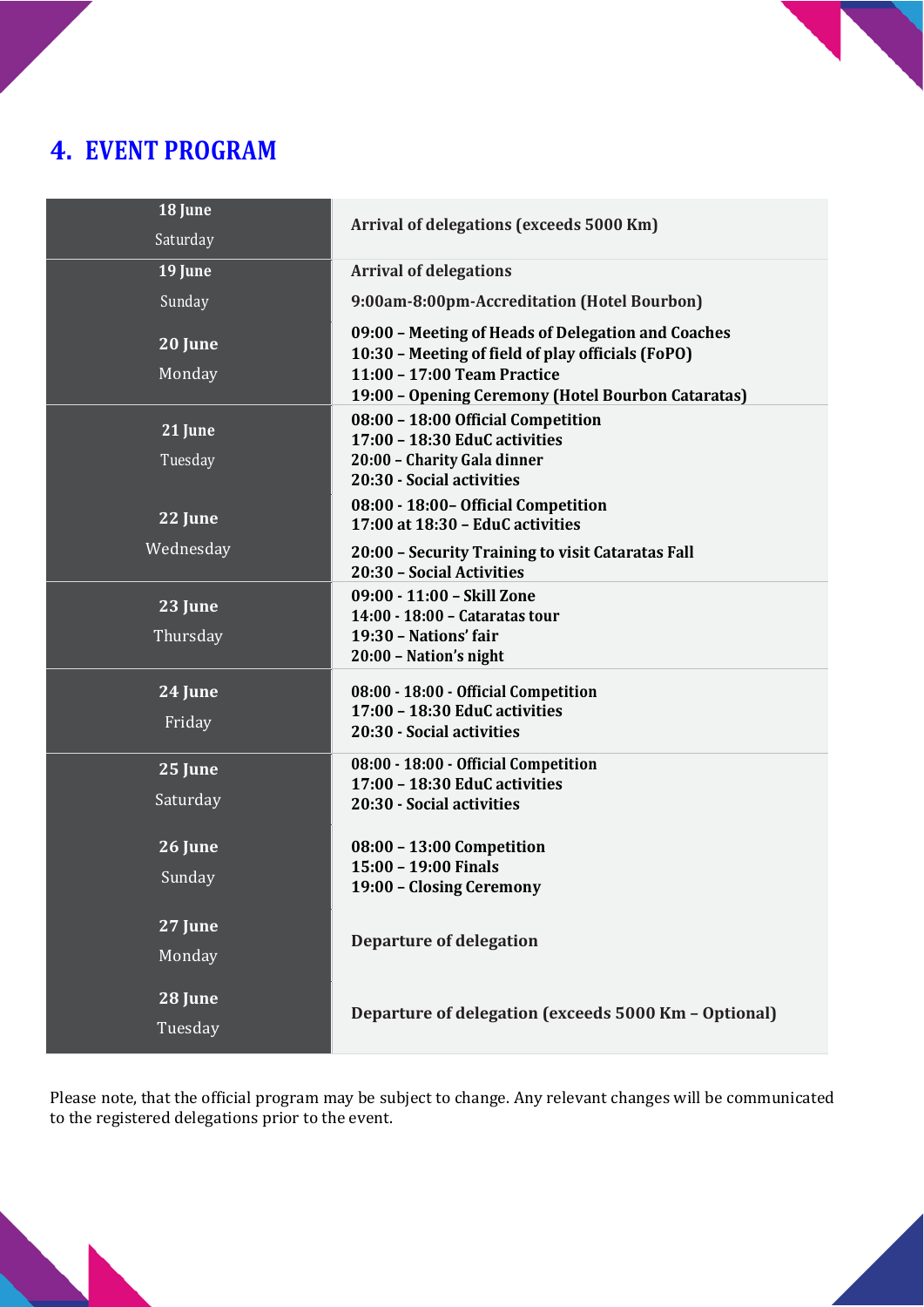

### **Opening Ceremony**

The opening ceremony will be held on June 20 at 19:00 at the Bourbon Hotel. The delegations should begin gathering at the court at 18:00. Each country should nominate 8 athletes, preferably from both genders, for the parade of nations.

### **5. MEETINGS**

The meeting of the heads of delegations and coaches will be held on June 20th at 09:00 on the Bourbon Hotel. The head of the delegation and coaches can participate in the meeting.

After the meeting of the heads of delegation, a meeting of referees will be held starting at 10 :30am at the same place of the heads and coaches meeting.

## **6. SERVICE INFORMATION**

#### **6.1 – Accommodation**

All participants will be accommodated in the:

#### **Bourbon Cataratas do Iguaçu Resort**

**Adress:** Av. das Cataratas 2345, Foz do Iguaçu – Paraná – Brazil, 85853-000.

Hotel Bourbon has a total of 300 bedrooms and 900 beds, and is located at Avenida Cataratas, the hotel was chosen due to being a 5-star hotel, also, its strong



connection to the nature, outdoor and indoor courts, gym, conference rooms, and an incredable infrastructure for shows and events. Moreover, the hotel is very well located due to being close to the triple border.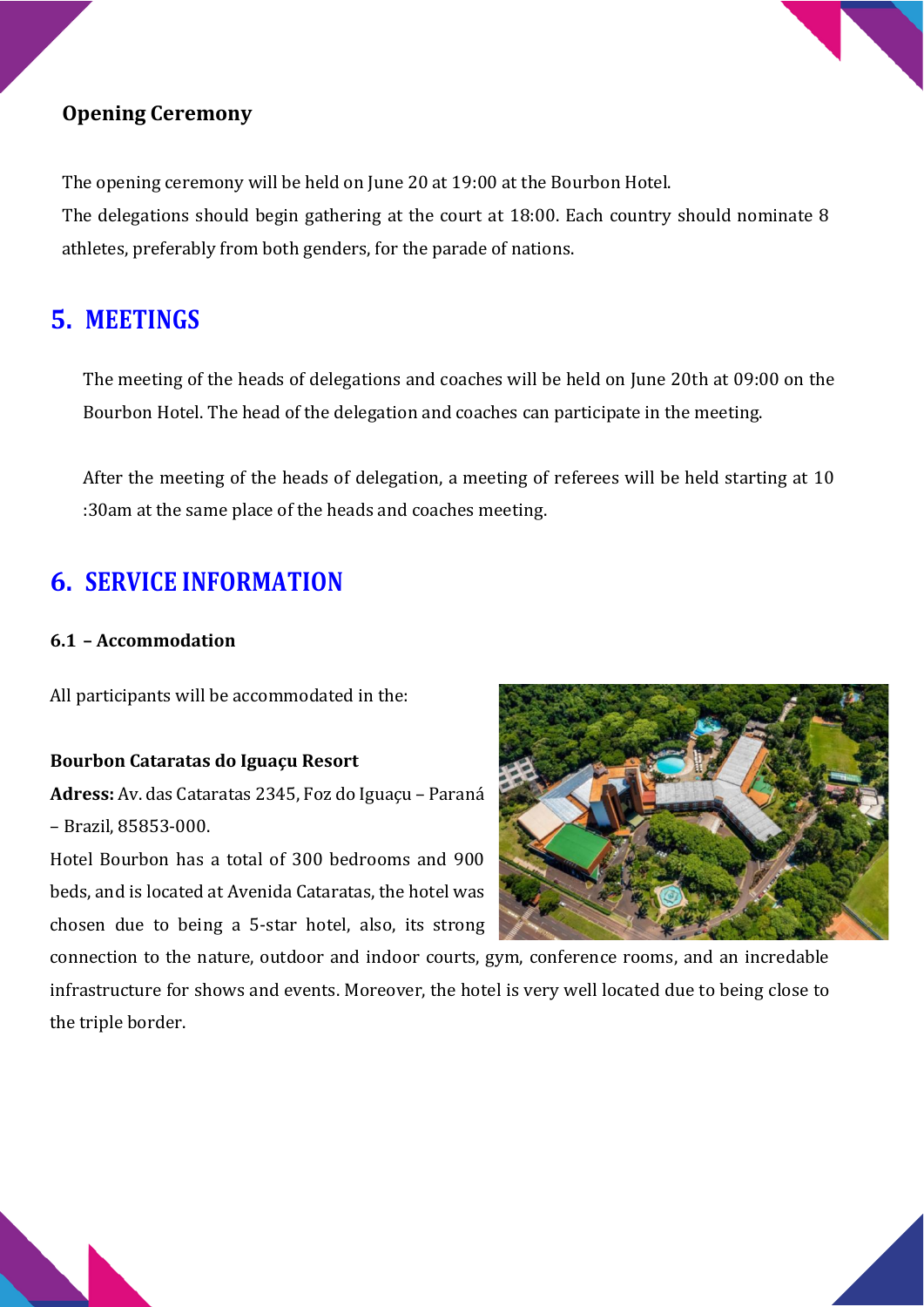

#### **5.2- Host City**

Foz do Iguaçu is a beautiful and privileged city, which is famous due to being a touristic place, and with many different places to visit, such as the Iguassu Falls, that is considered one of the seven wonders of the world. Also due to its good location, bordering with two other countries, which are Argentina and Paraguay, where it is possible to go at any time, with nice places to visit and fun things to do.

#### **5.3– Food and Beverages**

#### **Meals schedule**

|      | <b>Breakfast</b> | Lunch           | <b>Dinner</b>   |
|------|------------------|-----------------|-----------------|
| Time | $6:30 - 09:00$   | $12:00 - 15:00$ | $18:00 - 21:00$ |

- Food will be supplied by the hotel and will be served in the ground floor, near the court.
- The food menu will be based on the necessary nutriments for athletes.
- A bottle of water will be provided for all accredited participants during sports activities (practice or official competitions).

#### **5.4– Information Center**

The Information Center is situated in the lobby of the hotel. There you will be provided with all necessary information. Opening hours are 9:00 at 21:00.

### **7. EDUC ACTIVITIES**

Educ Activities will take place during the event Educational activities consist of:

#### **Team building workshop and Dance Zone**

Pedagogic activities consist of a combination of recreational and entertainment facilities with the goal to improve the cooperation among the participants. These are special programs and games for all members of the WSC Volleyball 2022.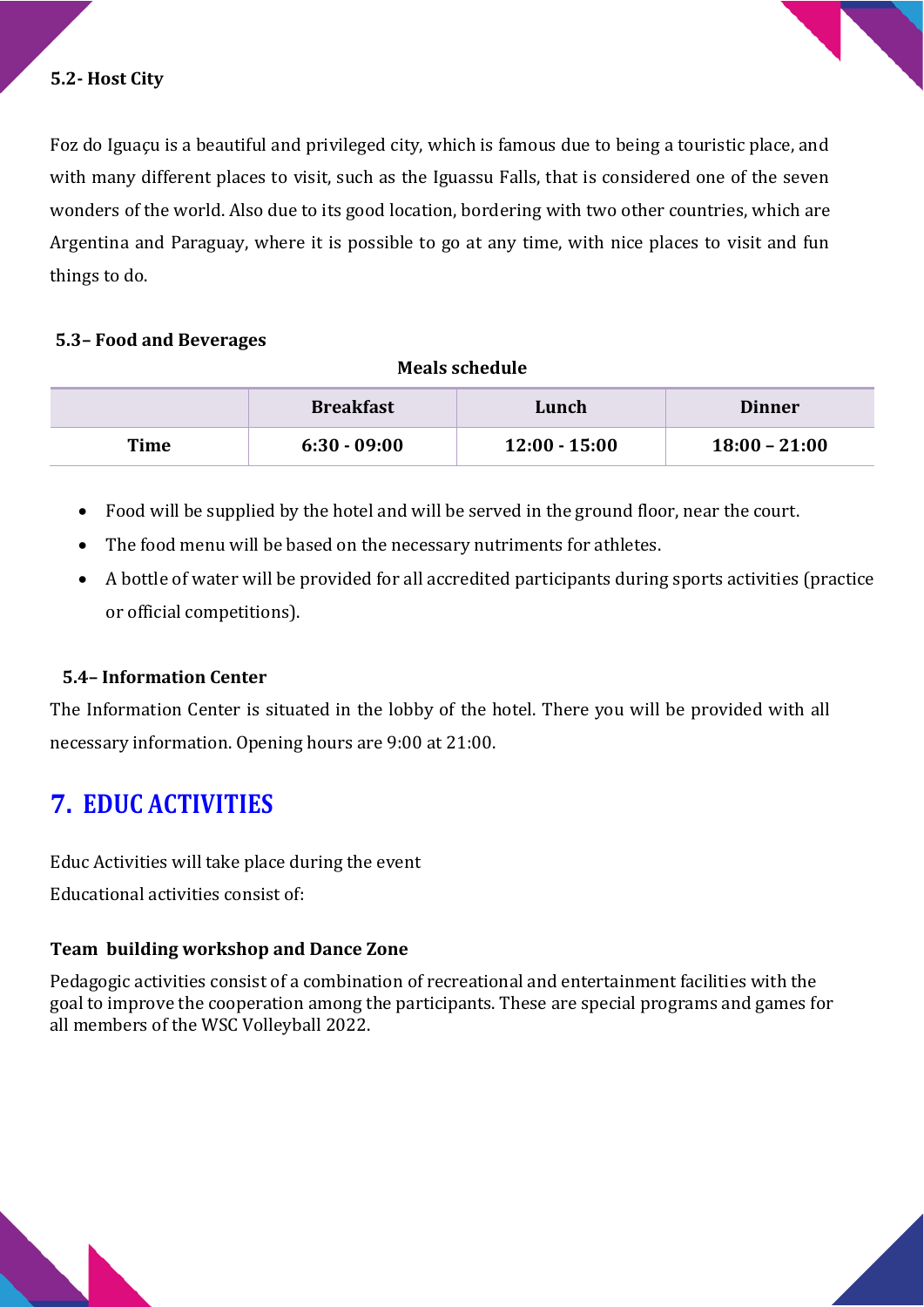#### **Goals:**

- Better communication among the team member.
- Developing team spirits in sport.
- Strengthening self-confidence and developing self-initiative.
- Relief from stress through physical activity and excitement.
- Socializing, recreation, and entertainment.
- Good opportunity to recognize real team leaders.
- After the draw for the match schedule, the agenda for the Movie Car visit will be announced.

**Place:** Bourbon Hotel – FunZone Place **Day:** 21, 22, 24 and 25 of June – 16:30 – 18:00

#### **7.1 – Nation Night**

The Nation Night encourage exchanges between the different cultures of the participating countries.During the Nation Night, each delegation is entitledto have a booth to present themselves, in a fair atmosphere. Delegations are free to bring any material for presenting themselves over the booth.

#### **The Nation's Night is set to be on June 23rd, from 19:00 – 21:30 in the Hotel Bourbon.**

During the evening, there will be the possibility of performing on stage (2 minutes for every country) as well as the use of video material. Please provide all materials in the LOC before the event.



### **8. COMPETITION INFORMATION**

#### **8.1 – Sport Venues**

**Local:** Hotel Bourbon Cataratas do Iguaçu Thermas Eco Resort.

**Adress:** Av. das Cataratas, 2345 - Vila Yolanda, Foz do Iguaçu - PR, 85853-000.



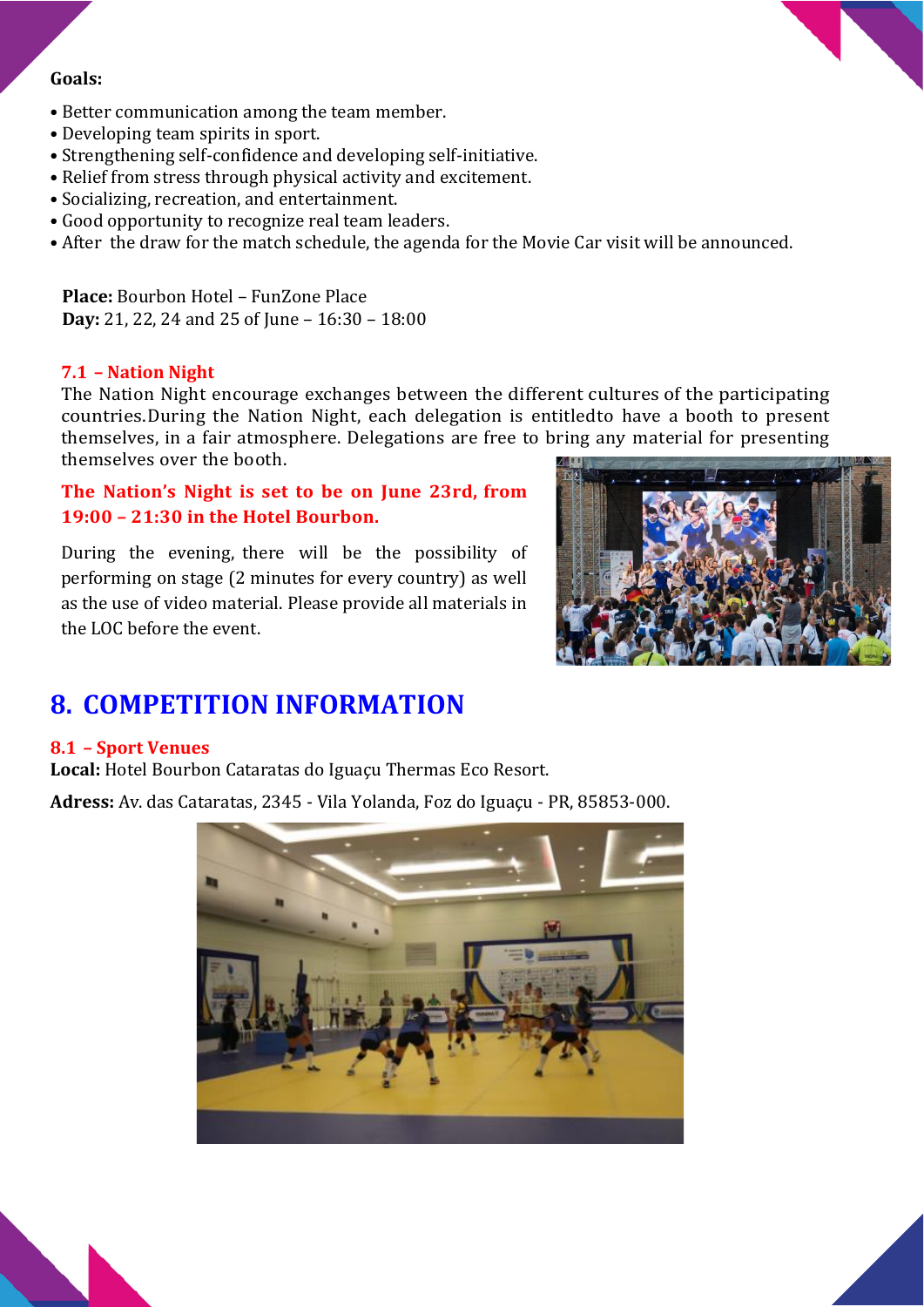**Local:** Ginásio Costa Cavalcanti.

**Adress:** Rua Lisboa, 500 – Jardim Alice I, Foz do Iguaçu/PR, CEP: 85858-050.



**Local:** Ginásio Associação Atlética Banco do Brasil – AABB **Adress:** Av. das Cataratas, 2501 – Vila Yolanda, Foz do Iguaçu/PR, CEP: 85853-000

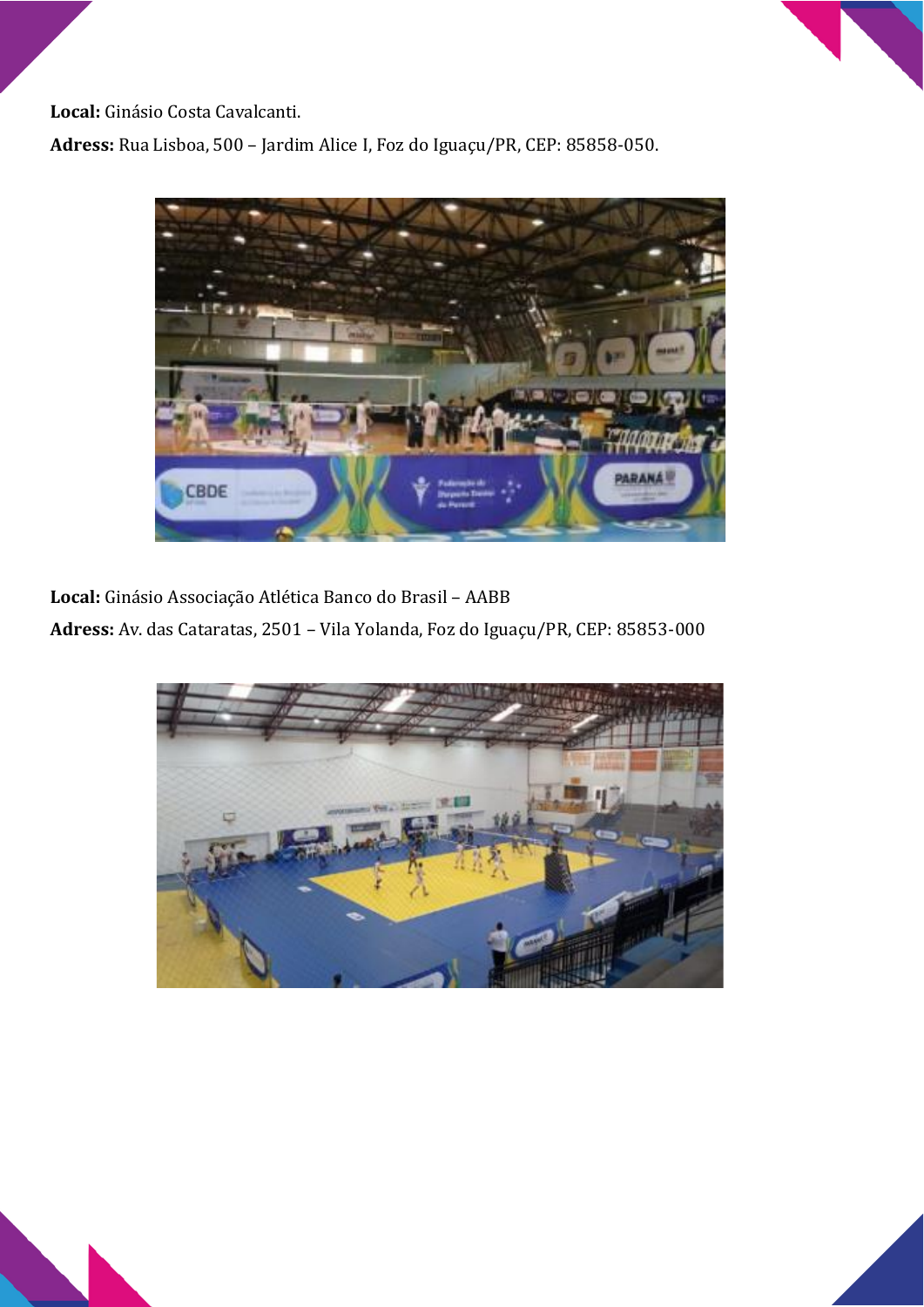#### **8.2 – Competition Schedule**

ISF TECHNICAL COMMISSION **COMPETITION** BOYS | GIRLS

Preliminary round: "all against all" GROUPS OF 3 and 4 TEAMS

#### **21 JUNE - 1/2 matches per team**

09:00 | 10:30 | 12:00 | 13:30 | 15:00 | 16:30 | 18:00

#### **22 JUNE - 1/2 matches per team**

09:00 | 10:30 | 12:00 | 13:30 | 15:00 | 16:30 | 18:00

### **24 JUNE 2nd round A-C / B-D**

 $1<sup>st</sup> x 2<sup>nd</sup>$  - crossing- playing for places 1 to 8 12:00 | 13:30 | 15:00 | 16:30 | 18:00

3rd x 4th - crossing- playing for places 9 to 15

**- "each against each other" The result of match 3rd vs 4th of the 1st Phase is the same for this 2nd phase** 

12:00 | 13:30 | 15:00 | 16:30 | 18:00

#### *25 JUNE*

#### **3rd round: Semi finals**

 1 – 4 / 5 – 8 / 9 – 12 / 13 – 15 Group 3 teams 1 – 4 / 5 – 8 / 9 – 13 Group 5 teams (cont...)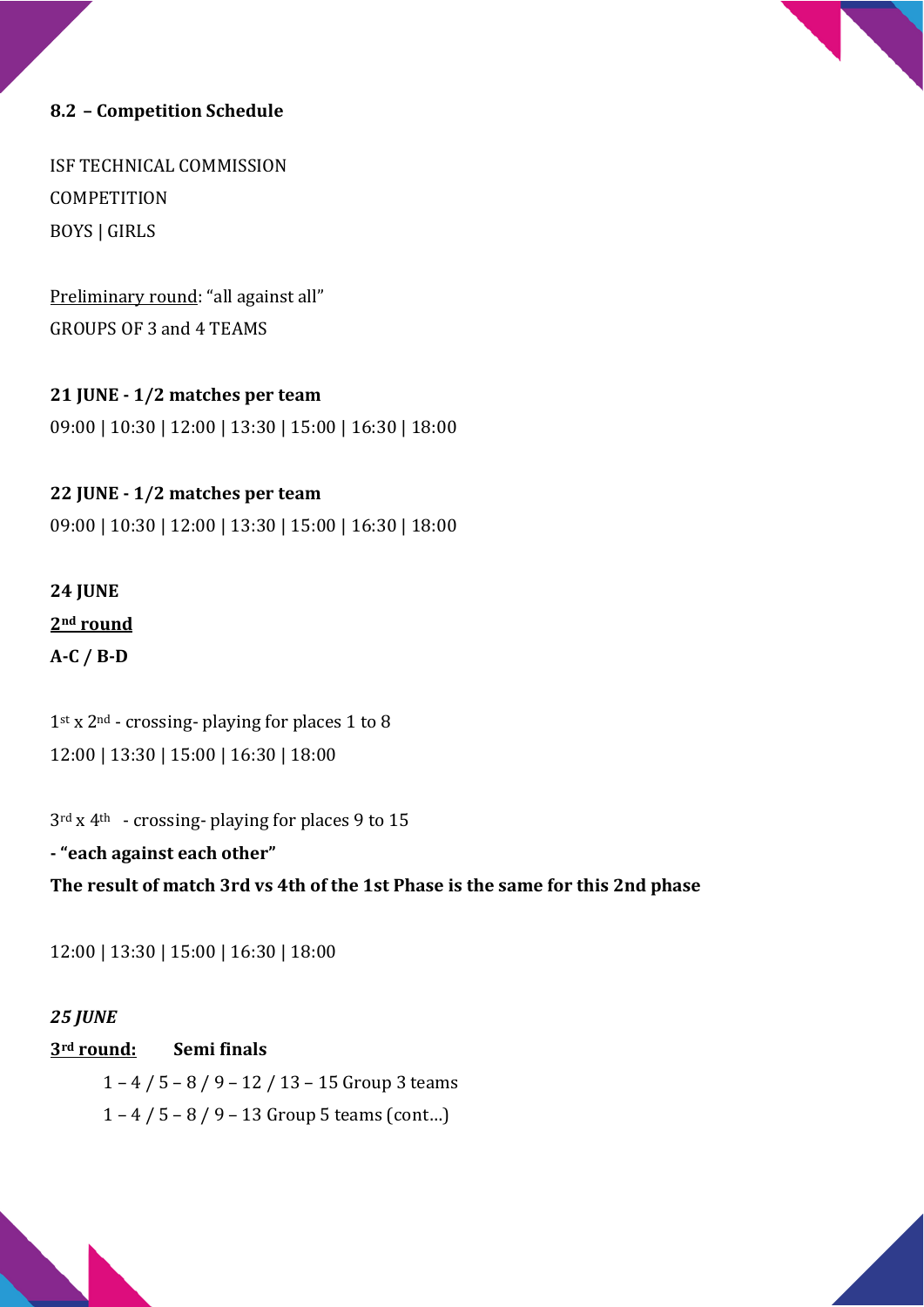#### *26 JUNE*

#### **4th round: Finals 14:30 17:00**

Last ranking and groups matches in the morning.

Libero: 12 players: 2 Liberos less than 12: only 1 libero

Time-out: 2 per set / each team

Matches: "best of 3 *sets*" In case of 3rd set: to 25 points "Best of 5 sets" only for 3rd/4th places and finals

Allocation of points: 2-0: W gets 3 pts and the L 0 point 2-1: W gets 2 points and the L 1 point

### **8.3 – Competition Schedule**

|            | <b>Group A</b> | <b>Group B</b> | <b>Group C</b> | <b>Group D</b> |
|------------|----------------|----------------|----------------|----------------|
|            | <b>TPE</b>     | <b>SRB</b>     | <b>GRE</b>     | <b>FRA</b>     |
| boys<br>15 | <b>TUR</b>     | <b>CHI</b>     | <b>ISR</b>     | <b>BRA</b>     |
|            | <b>NED</b>     | <b>CYP</b>     | <b>ARG</b>     | <b>CRO</b>     |
|            | LTU            | <b>MEX</b>     | <b>BRAB</b>    |                |

| girls<br>13 | <b>Group A</b> | <b>Group B</b>           | <b>Group C</b> | <b>Group D</b> |
|-------------|----------------|--------------------------|----------------|----------------|
|             | <b>TUR</b>     | <b>BRA</b>               | <b>TPE</b>     | <b>SRB</b>     |
|             | <b>CRO</b>     | <b>CYP</b><br><b>FRA</b> |                | <b>GRE</b>     |
|             | <b>ARG</b>     | <b>ISR</b>               | <b>CHI</b>     | <b>MEX</b>     |
|             | <b>BRAB</b>    |                          |                |                |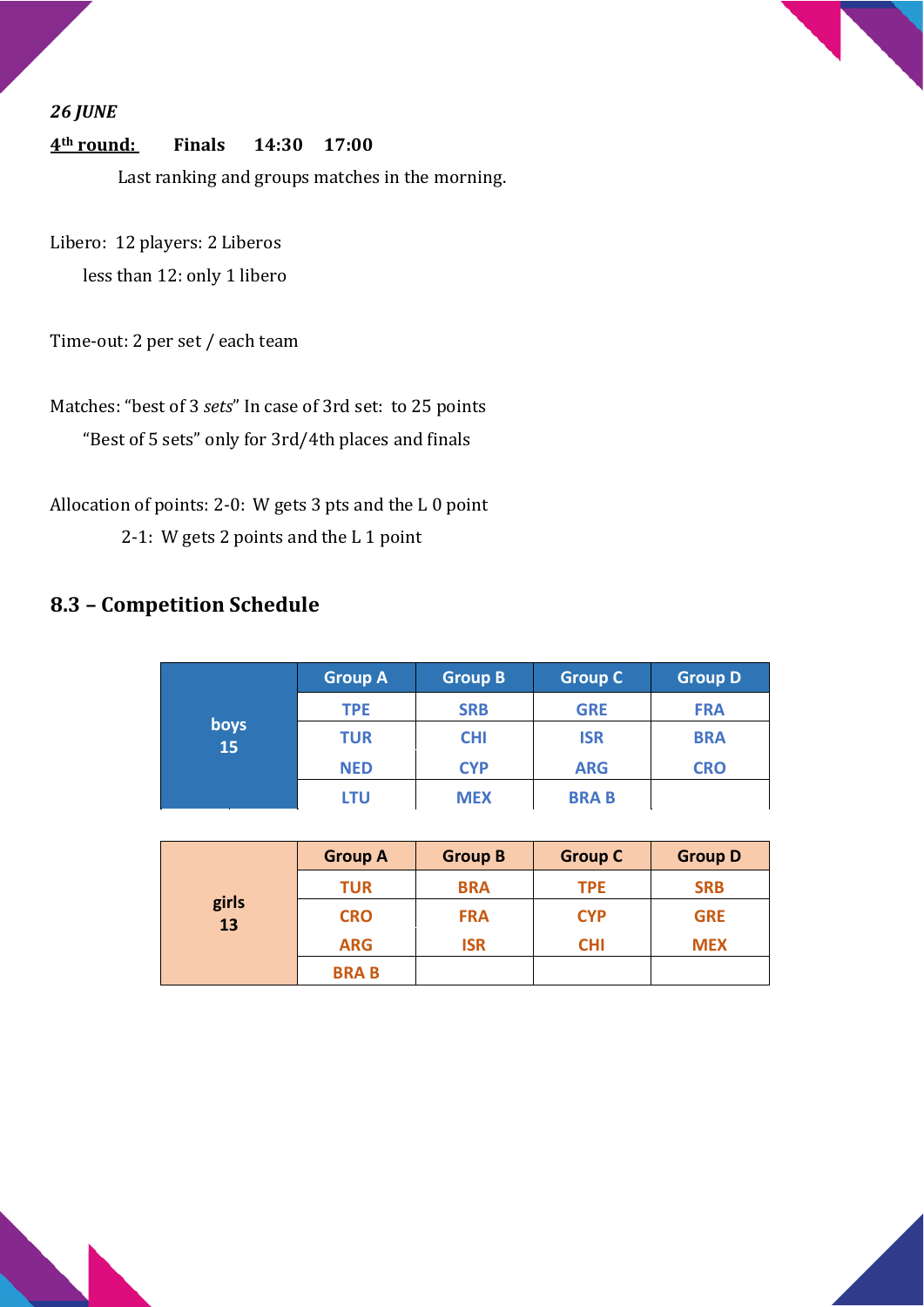| <b>DATE</b>        | <b>HOUR</b> |                | <b>Ginásio Costa Cavalcanti</b> |                | <b>Hotel Bourbon</b>            |    |                                 | Ginásio Associação Atlética<br><b>Banco do Brasil - AABB</b> |  |  |
|--------------------|-------------|----------------|---------------------------------|----------------|---------------------------------|----|---------------------------------|--------------------------------------------------------------|--|--|
| <b>Group Phase</b> |             |                |                                 |                |                                 |    |                                 |                                                              |  |  |
|                    | 09:00       | $\mathbf{1}$   | <b>GRE X BRA B</b>              | $\overline{2}$ | <b>CRO X ARG</b>                | 3  | <b>TPE X LTU</b>                |                                                              |  |  |
|                    | 10:30       | $\overline{4}$ | <b>TUR X NED</b>                | 5              | <b>TUR X BRA B</b>              | 6  | <b>ISR X ARG</b>                |                                                              |  |  |
|                    | 12:00       | $\overline{7}$ | <b>SRB X MEX</b>                | 8              | <b>FRAX ISR</b>                 |    |                                 |                                                              |  |  |
| <b>JUNE 21</b>     | 13:30       | $\overline{9}$ | <b>BRA x CRO</b>                | 10             | <b>CYP X CHI</b>                | 11 | <b>CHI X CYP</b>                |                                                              |  |  |
|                    | 15:00       | 12             | <b>TPE X TUR</b>                | 13             | <b>GRE X MEX</b>                | 14 | <b>LTU X NED</b>                |                                                              |  |  |
|                    | 16:30       | 15             | <b>MEX X CYP</b>                | 16             | <b>BRA B X ARG</b>              | 17 | <b>SRB X CHI</b>                |                                                              |  |  |
|                    | 18:00       | 18             | <b>FRA x BRA</b>                | 19             | <b>TUR X CRO</b>                |    |                                 |                                                              |  |  |
|                    | 09:00       | 20             | <b>BRA B X ARG</b>              | 21             | <b>BRAX FRA</b>                 | 22 | <b>GRE X ISR</b>                |                                                              |  |  |
|                    | 10:30       | 23             | <b>TUR X LTU</b>                | 24             | <b>TPE X CYP</b>                | 25 | <b>CYP X SRB</b>                |                                                              |  |  |
|                    | 12:00       | 26             | <b>NED X TPE</b>                | 27             | <b>SRB X GRE</b>                |    |                                 |                                                              |  |  |
| <b>JUNE 22</b>     | 13:30       | 29             | <b>CHI X MEX</b>                | 30             | <b>CRO X BRA B</b>              | 31 | <b>ARG X TUR</b>                |                                                              |  |  |
|                    | 15:00       | 32             | <b>CRO x FRA</b>                | 33             | <b>CHI X TPE</b>                |    |                                 |                                                              |  |  |
|                    | 16:30       | 35             | <b>ISR X BRA B</b>              | 36             | <b>MEX X SRB</b>                | 34 | <b>ARG X GRE</b>                |                                                              |  |  |
|                    | 18:00       |                |                                 | 37             | <b>ISR X BRA</b>                |    |                                 |                                                              |  |  |
| <b>JUNE 23</b>     |             |                |                                 |                | <b>CULTURAL DAY</b>             |    |                                 |                                                              |  |  |
|                    | 2nd Phase   |                |                                 |                |                                 |    |                                 |                                                              |  |  |
|                    |             |                |                                 |                |                                 |    |                                 |                                                              |  |  |
|                    | 12:00       | 38             | <b>3A   4C</b>                  | 39             | 1A   2C                         | 40 | 3B   4A                         |                                                              |  |  |
| <b>JUNE 24</b>     | 13:30       | 41             | 1A   2C                         | 42             | 1D/2B                           | 43 | 3C 3D                           |                                                              |  |  |
|                    | 15:00       | 44             | $1D$  2B                        | 45             | $1B$  2D                        | 46 | $3C$  4A                        |                                                              |  |  |
|                    | 16:30       | 47             | 1B   2D                         | 48             | $1C$   2A                       | 49 | $3D$  4B                        |                                                              |  |  |
|                    | 18:00       | 50             | <b>1C 2A</b>                    | 51             | 4A   3C                         | 52 | 3A   3B                         |                                                              |  |  |
|                    |             |                |                                 |                | <b>SEMI FINALS</b>              |    |                                 |                                                              |  |  |
|                    | 09:00       | 53             | W46   W49                       | 54             | $3C$   $3A$                     | 55 | L46   L48                       |                                                              |  |  |
|                    | 10:30       | 56             | 3B   W38                        | 57             | L39   L42                       | 58 | $3D$  4A                        |                                                              |  |  |
| <b>JUNE 25</b>     | 12:00       | 59             | L41   L44                       | 60             | W39   W42                       | 61 | L45   L48                       |                                                              |  |  |
|                    | 13:30       | 62             | L47   L50                       |                |                                 |    |                                 |                                                              |  |  |
|                    | 15:00       | 63             | W41   W44                       | 64             | W45   W48                       | 65 | L38   L46                       |                                                              |  |  |
|                    | 17:00       | 66             | <b>W47   W50</b>                | 67             | 3A   3D                         | 68 | 3B 3C                           |                                                              |  |  |
|                    | 08:30       | 68             | L48   L38                       | 69             | <b>FINALS</b>                   | 70 |                                 |                                                              |  |  |
|                    | 10:00       | 71             | L53   L56 (11/12)               | 72             | L57 L61(7/8)<br>W57   W61 (5/6) | 76 | $3D$   $3B$<br>W53   W56 (9/10) |                                                              |  |  |
|                    | 11:30       | 74             | W59   W62 (5/6)                 | 75             | L60 L64(3/4)                    | 78 | L59   L62 (7/8)                 |                                                              |  |  |
| <b>JUNE 26</b>     | 13:00       | 77             | L63 L66(3/4)                    |                |                                 |    |                                 |                                                              |  |  |
|                    | 15:00       | 79             | W60   W64 FINAL                 |                |                                 |    |                                 |                                                              |  |  |
|                    | 17:00       | 80             | <b>W63   W66 FINAL</b>          |                |                                 |    |                                 |                                                              |  |  |
|                    |             |                |                                 |                |                                 |    |                                 |                                                              |  |  |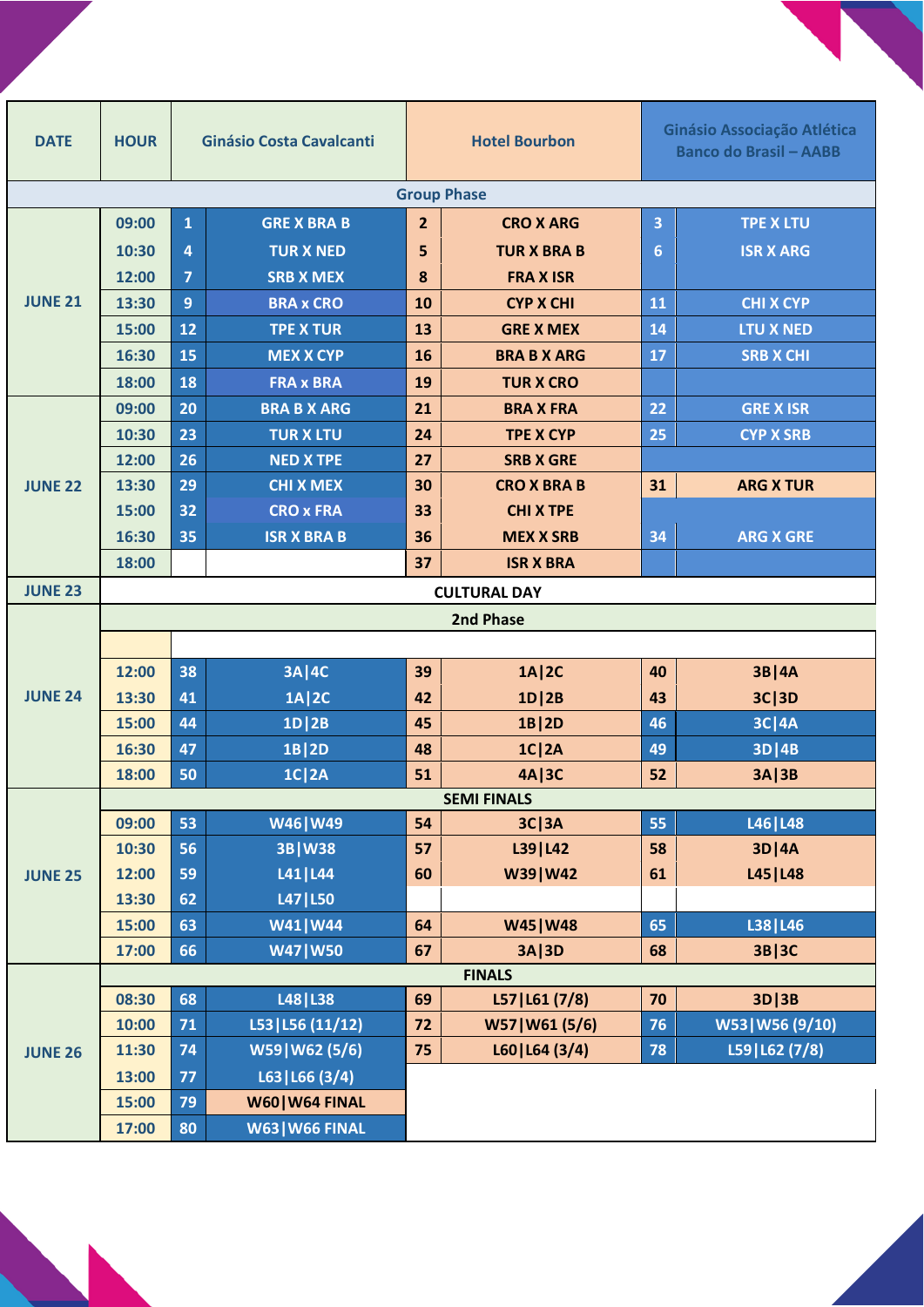# **9. TRANSPORTATION**

- All the teams will be provided transportation from the hotel to Volleyball Hall and back. All the teams will be provided transportation to Cultural Day to the Cataratas Falls and back to the hotel.
- Transportation timing will be noted every day at the Hotel lobby.
- Teams will not be allowed to stay in the hall after the match, but they must come back to the hotel with schedule bus.
- The teams that play the match are transported by the same bus, which will be marked with the number and name of the hall. Referees will be transported with the buses exclusive Minibus.
- Transportation timing will be noted every day at the Hotel lobby.

| <b>DATE</b>        | <b>TIME</b><br><b>TRANSPORTATION</b> |  | Ginásio Costa Cavalcanti             |  | <b>DATE</b>    | <b>TIME</b><br><b>TRANSPORT</b> |
|--------------------|--------------------------------------|--|--------------------------------------|--|----------------|---------------------------------|
| <b>Group Phase</b> |                                      |  |                                      |  |                |                                 |
|                    | 07:00                                |  | <b>GRE X BRA B</b>                   |  |                | 07:00                           |
|                    | 08:30                                |  | <b>TUR X NED</b>                     |  |                | 08:30                           |
|                    | 10:00                                |  | <b>SRB X MEX</b>                     |  | <b>JUNE 25</b> | 10:00                           |
| <b>JUNE 21</b>     | 11:30                                |  | <b>BRA x CRO</b>                     |  |                | 11:30                           |
|                    | 13:00                                |  | <b>TPE X TUR</b>                     |  |                | 13:00                           |
|                    | 14:30                                |  | <b>MEX X CYP</b>                     |  |                | 15:00                           |
|                    | 16:00                                |  | <b>FRA x BRA</b>                     |  |                |                                 |
|                    | 07:00                                |  | <b>BRA B X ARG</b>                   |  |                | 07:00                           |
| <b>JUNE 22</b>     | 08:30                                |  | <b>TUR X LTU</b>                     |  |                | 08:00                           |
|                    | 10:00                                |  | <b>NED X TPE</b>                     |  | <b>JUNE 26</b> | 09:30                           |
|                    | 11:30                                |  | <b>CHI X MEX</b><br><b>CRO x FRA</b> |  |                | 11:00                           |
|                    | 13:00                                |  |                                      |  |                | 13:00                           |
|                    | 14:30                                |  | <b>ISR X BRA B</b>                   |  |                | 17:00                           |
| <b>JUNE 23</b>     | 14:00                                |  | <b>CULTURAL DAY</b>                  |  |                |                                 |
|                    |                                      |  | 2th Phase                            |  |                |                                 |
|                    | 10:00                                |  | 3A   4C                              |  |                |                                 |
|                    | 11:30                                |  | 1A   2C                              |  |                |                                 |
| <b>JUNE 24</b>     | 13:00                                |  | $1D$  2B                             |  |                |                                 |
|                    | 14:30                                |  | 1B 2D                                |  |                |                                 |
|                    | 16:00                                |  | $1C$  2A                             |  |                |                                 |

| <b>TIME</b><br><b>PORTATION</b> | <b>Ginásio Costa Cavalcanti</b> |                    | <b>TIME</b><br><b>DATE</b> |                | <b>TRANSPORTATION</b> | <b>Ginásio Costa</b><br><b>Cavalcanti</b> |                        |  |
|---------------------------------|---------------------------------|--------------------|----------------------------|----------------|-----------------------|-------------------------------------------|------------------------|--|
| <b>Group Phase</b>              |                                 |                    |                            |                |                       | <b>SEMI FINALS</b>                        |                        |  |
| 07:00                           |                                 | <b>GRE X BRA B</b> |                            |                | 07:00                 |                                           | W46   W49              |  |
| 08:30                           |                                 | <b>TUR X NED</b>   |                            |                | 08:30                 |                                           | 3B   W38               |  |
| 10:00                           |                                 | <b>SRB X MEX</b>   |                            | <b>JUNE 25</b> | 10:00                 |                                           | L41   L44              |  |
| 11:30                           |                                 | <b>BRA x CRO</b>   |                            |                | 11:30                 |                                           | L47   L50              |  |
| 13:00                           |                                 | <b>TPE X TUR</b>   |                            |                | 13:00                 |                                           | W41 W44                |  |
| 14:30                           |                                 | <b>MEX X CYP</b>   |                            |                | 15:00                 |                                           | <b>W47   W50</b>       |  |
| 16:00                           |                                 | <b>FRA x BRA</b>   |                            |                |                       | <b>FINALS</b>                             |                        |  |
| 07:00                           |                                 | <b>BRA B X ARG</b> |                            |                | 07:00                 |                                           | L48   L38              |  |
| 08:30                           |                                 | <b>TUR X LTU</b>   |                            |                | 08:00                 |                                           | L53 L56(11/12)         |  |
| 10:00                           |                                 | <b>NED X TPE</b>   |                            |                | 09:30                 |                                           | W59   W62 (5/6)        |  |
| 11:30                           |                                 | <b>CHI X MEX</b>   |                            | <b>JUNE 26</b> | 11:00                 |                                           | L63 L66(3/4)           |  |
| 13:00                           |                                 | <b>CRO x FRA</b>   |                            |                | 13:00                 |                                           | W60   W64 FINAL        |  |
| 14:30                           |                                 | <b>ISR X BRA B</b> |                            |                | 17:00                 |                                           | <b>W63   W66 FINAL</b> |  |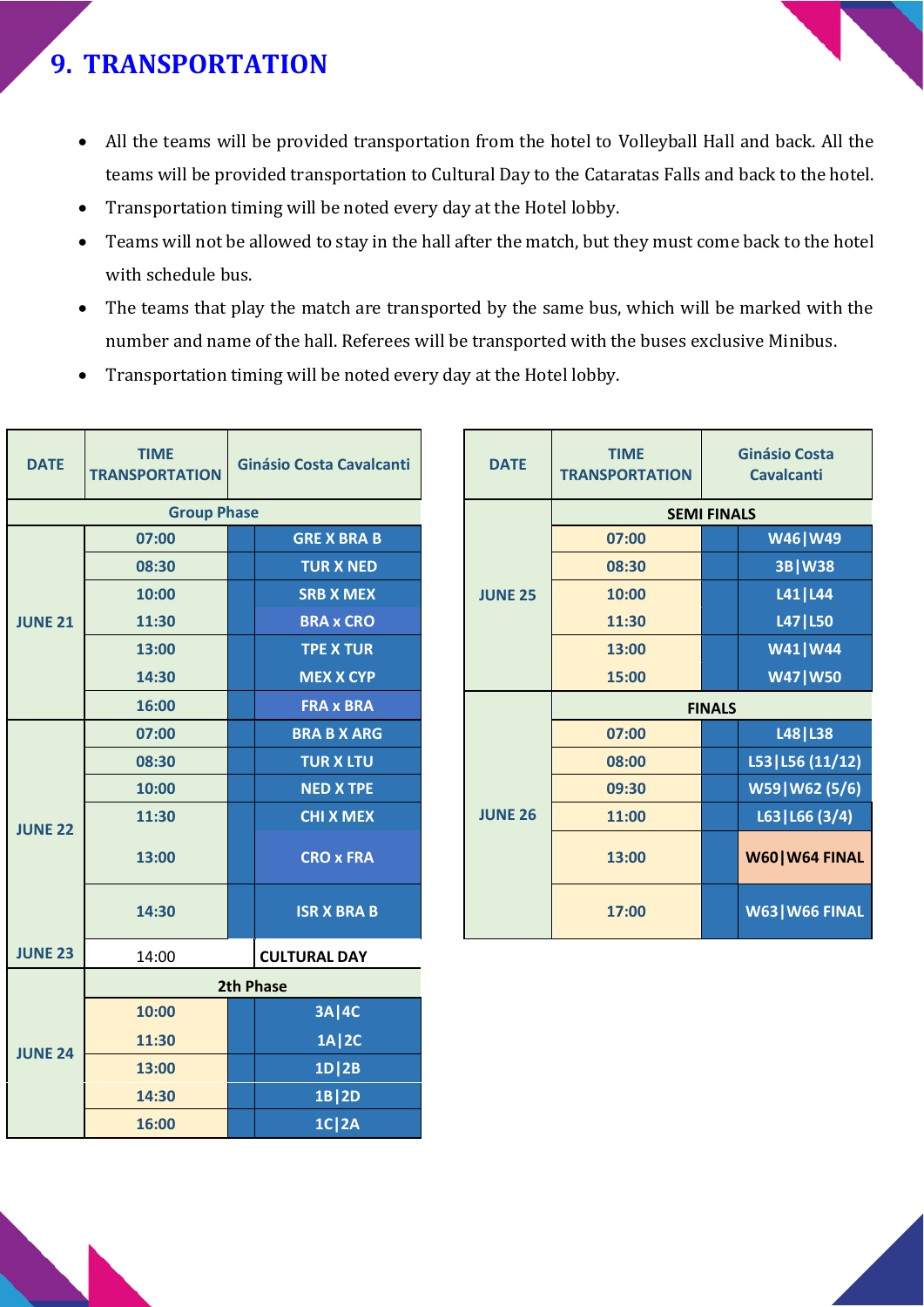

# **10. HEALTH AND SAFETY**

The ISF and LOC consider the safety of student athletes and all persons involved as priority. Facing the pandemic of COVID-19, the measures and supervision procedures have been reviewed and adapted to ensure maximum protection.

#### **10.1 – MEDICAL AND SAFE**

During the event, medical care will be available 24 hours a day in the medical department room, next to the Bourbon Hotel's court.

In the other courts, there will be emergency medical assistance during the games, with a doctor and ambulance for removals.

#### **10.2 – COVID PROTOCOLS**

#### **Protocol in case of infection - COVID 19**

• Individuals with symptoms and suspected SARS Cov2 should be self-isolated until the results arrive. Upon arrival and confirmed positive SARS Cov 2, that person will have self- isolation for 7 days from the day of testing. Staying in accommodation is allowed in rooms intended for selfisolation. Asymptomatically confirmed cases are treated and behave in accordance with the instructions of the competent medical doctor. In the case of a confirmed positive result for SARS Cov 2, no self-isolation is required for the remaining team members except in the case of symptoms and a positive test for SARS Cov 2.

\* The costs of self-isolation are borne by the infected delegation person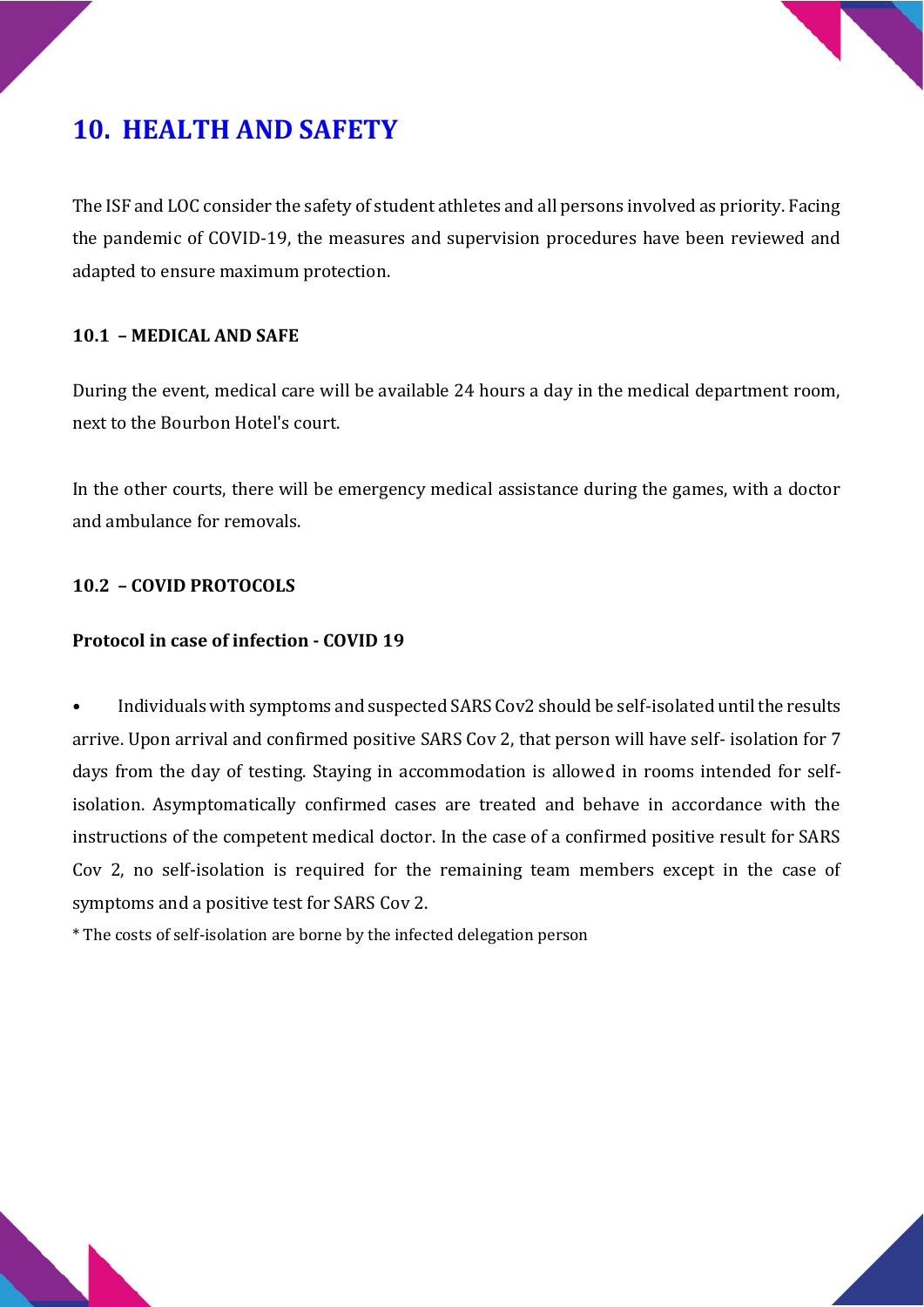#### **10.3 – PCR TEST**

The delegations that need the PCR test to return to their countries on June 27 or 28 will partner with Biolabor Laboratory, which will collect the test a Bourbon Hotel by appointment.

Price test: 170 reais per test. The results are provided within 12 hours.

Payment option process: By credit card directly to the laboratory. Cash to the laboratory.

Please, contact to LOC to the appointment

### **11 Gala Dinner**

The Gala Dinner will be held on June 21 at 8 PM at the Bourbon Hotel - Cataratas 1 Room. All heads of the delegation are invited to attend the event.

## **12 COMMUNICATION**

Follow all daily results, information, and schedules: **ISF Website:** International School Sport Federation | We are school sport (isfsports.org) **Website Event:** https://events.isfsports.org/wsc-volleyball-2022/ **Facebook:** ISF (International School Sport Federation) | Facebook **Twitter:** @isfsports (@ISFsports) / Twitter **Instagram:** Int School Sport Federation (@isfsports) • Instagram photos and videos **LinkedIn:** (10) ISF - International School Sport Federation: Overview | LinkedIn **Live Streaming Games**:<https://www.youtube.com/c/CBDEBrasil/videos>